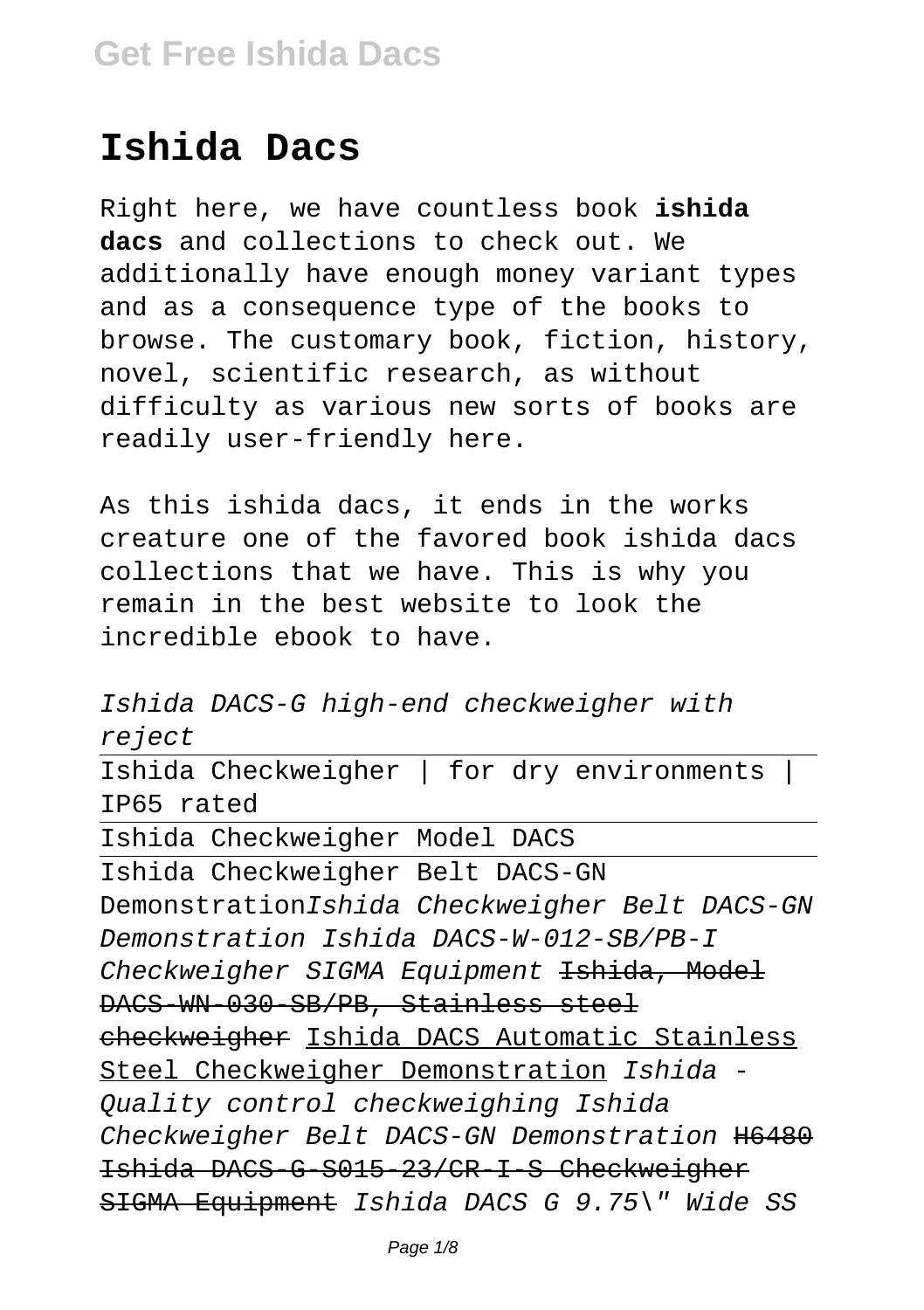Conveyor Checkweigher SIGMA Equipment **Ishida Snacks Food Packing System (Poland)** Multihead weigher individual hoppers do not work or abnormal situation troubleshooting New Bagmaker INSPIRA | Accessibility CAS' Check weigher (EN) Ishida iTPS Snack Food Packing System. Application: Extruded Snacks (Hula hoops). Ishida screw feed multihead weigher handling fresh chicken Ishida Europe - Snacks Packing System : 18 Head Weigher with Twin Bagmaker Visit Ishida at Interpack 2017 **Ishida High Speed Weighing and Packing System for Fruit Snacks Ishida Twin INSPIRA Bagmakers** Ishida Checkweigher Belt DACS- $W-050-SB/PB-T$ 

Ishida DACS-GS-015-23/SS Belt Checkweigher Ishida DACS, automatic, three zone, stainless steel checkweigherIshida DACS, automatic, three zone, stainless steel checkweigher Ishida DACS-HN-012 Checkweigher 8.5\" Wide Conveyor SIGMA Equipment Ishida DACS-H-012SB/CR-I Belt Checkweigher Demonstration Ishida Model DACS Three Zone Stainless Steel Checkweigher Demonstration G7080 Ishida DACS HN 012 Checkweigher 8 5 Wide Conveyor Ishida Dacs

With the DACS-GN, you get: Flexible weight capacities, depending on your product, that measure from 600g in 0.5 gram graduations, up to 6000 grams in 2 gram graduations. A failsafe function that prevents defective items from being mixed in with products for shipment, even if there is a fault in the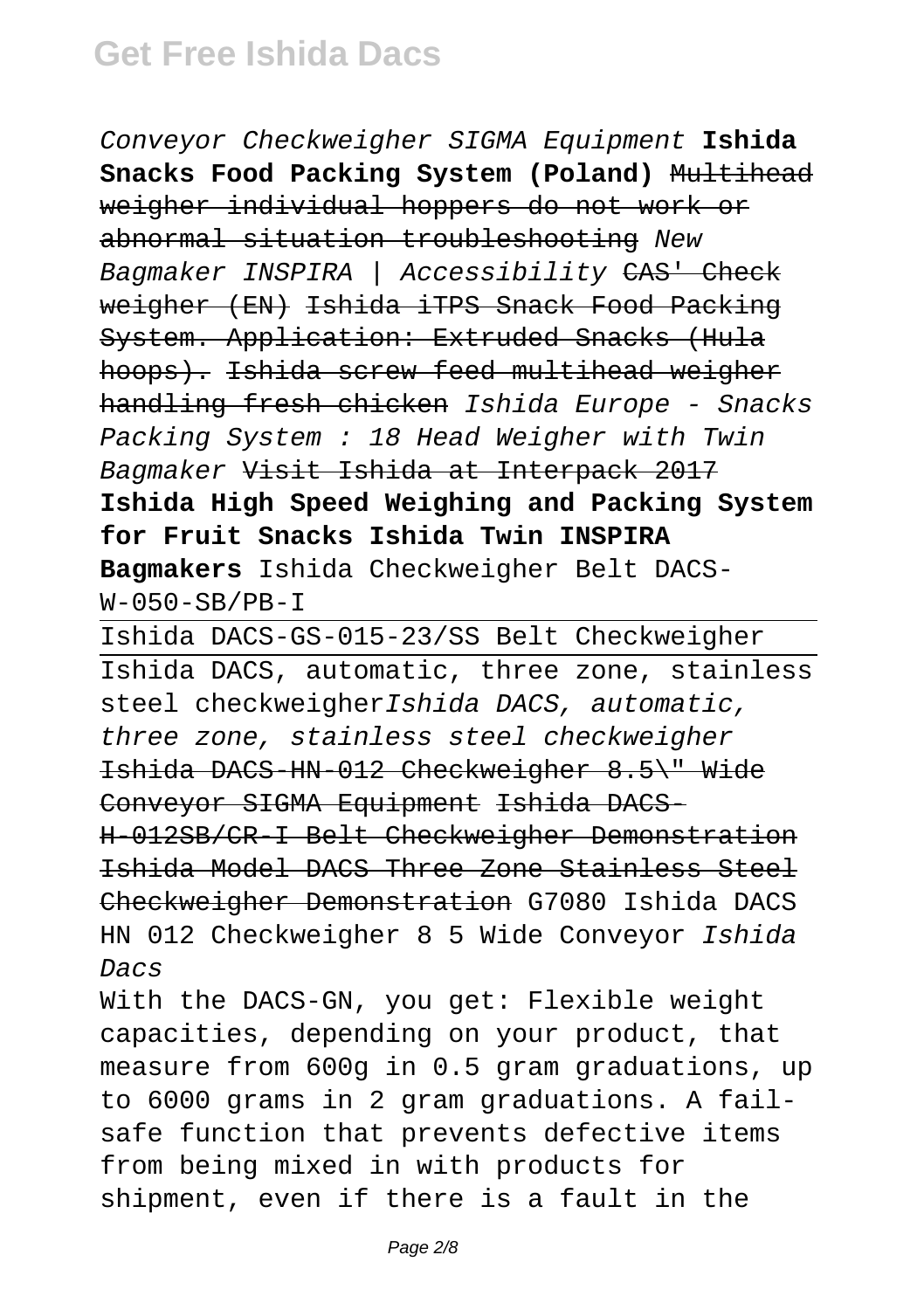connected sorting device. A test run function to check accuracy (and metal content if metal ...

DACS-GN | Checkweighers | Products | Ishida With the DACS-EL, you get: Intelligent structure - the cantilever uni-frame conveyor and built-in rejector maintain an organised product flow Sleek design - all components fit to make a streamlined, easy to integrate system Ultimate user-friendliness - the operating panel uses a colour display panel and simple dial/button keypad

DACS-EL | Checkweighers | Products | Ishida Offering enhanced sensitivity over conventional models, the Ishida DACS-G/GN checkweigher series satisfies a wide variety of product sizes and speeds. Flexible weight capacities, depending on your product, can measure from 600.0 grams in 0.5 gram graduations, up to 6000.0 grams in 2.0 gram graduations. IDEAL APPLICATIONS:

Ishida DACS-G/GN Series Checkweigher | Heat and Control Ishida Advance-Line Checkweighers (E) DACS-G-F data 01.20 Features & Benefits Reject Systems Arm - Ideal for boxes and bags. The non-compliant product is pushed off the side of the reject conveyor. Air Jet - Suitable for small lightweight packaged products. The

Checkweighers Advance-Line Series DACS-G-F - Page 3/8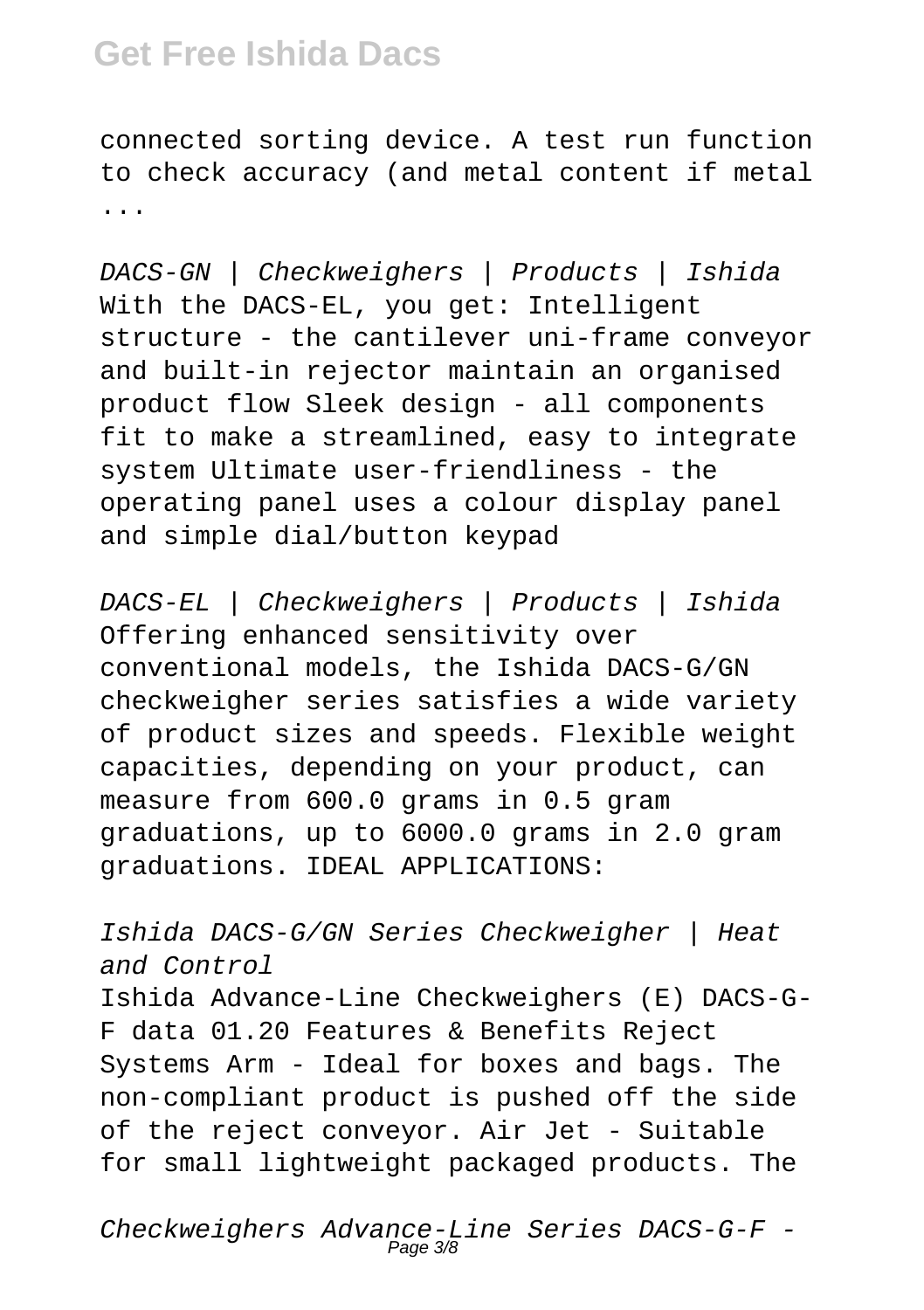#### Ishida Europe

IshIda nEthErLands. Tel: +31 (0)499 39 3675 Fax: +31 (0)499 39 1887 info@ishida.nl. DACS-G Checkweighers. Versatility and precision. Ishida's DACS-G range of checkweighers offers advancement in technology to allow increased quality control, improved productivity and reduced maintenance.

#### DACS-G Checkweighers

The Ishida DACS Series of checkweighers was developed to keep you on the right side of retailers. They are the difference between high-quality packed product for happy customers or mass product recalls that damage your business.

### DACS Series Checkweighers | Ishida Europe | Ishida Europe

Specifications DACS-GN-SE012 SS/WP DACS-GN-SE050 SS/WP Weighing Compliance Requirements Non MID MID Non MID MID ... Every Ishida checkweigher system is configured and designed to suit the application. From a brand-new production line to integration into an existing one. Performance-Line Checkweighers can be

### Checkweighers Performance-Line Series DACS-GN- $S$  $E$

Printed in Japan 0617(SK) No.1953C. ISHIDA CO.,LTD.www.ishida.com. Versatile, High-Performance Checkweigher. DACS-GN. Series. The DACS-GN Series utilizes unique and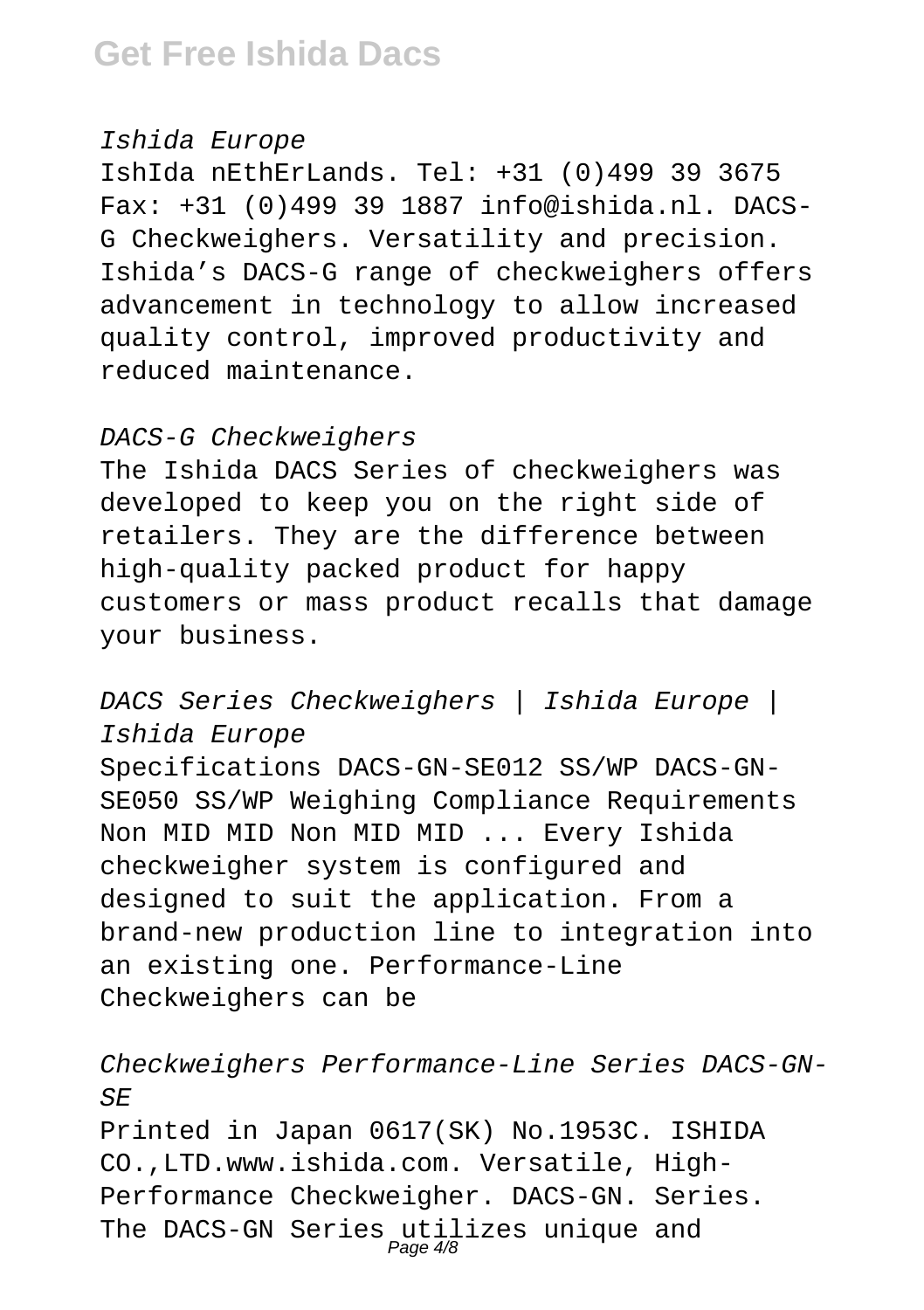proprietary technology to deliver unbeatable checkweighing accuracy and speed.

superior performance Series in any manufacturing ... - Ishida Ishida checkweighers substantiate the extensive know-how that the company has accumulated in weighing technology over the years. ... Enabling precise, reliable weight checks for mixed-application production lines, our DACS multilane checkweigher gives you the flexibility you need to maintain high operation speeds. Read more.

Checkweighers List | Inspection and Quality ... - Ishida Ishida Co Ltd is world leading supplier of food weighing and packaging machines and Equipment. Established since 1893 in Kyoto, Japan.

Ishida | Innovations in food packaging, weighing and ...

All DACS Series checkweighers are compatible with IDCS (Ishida Data Capture System). IDCS creates a full map of your checkweigher's performance and offers detailed analytics to help you improve overall equipment efficiency (OEE).

DACS-GN Carton Line Series - Ishida Europe View & download of more than 119 ISHIDA PDF user manuals, service manuals, operating guides. Scales, Printer user manuals,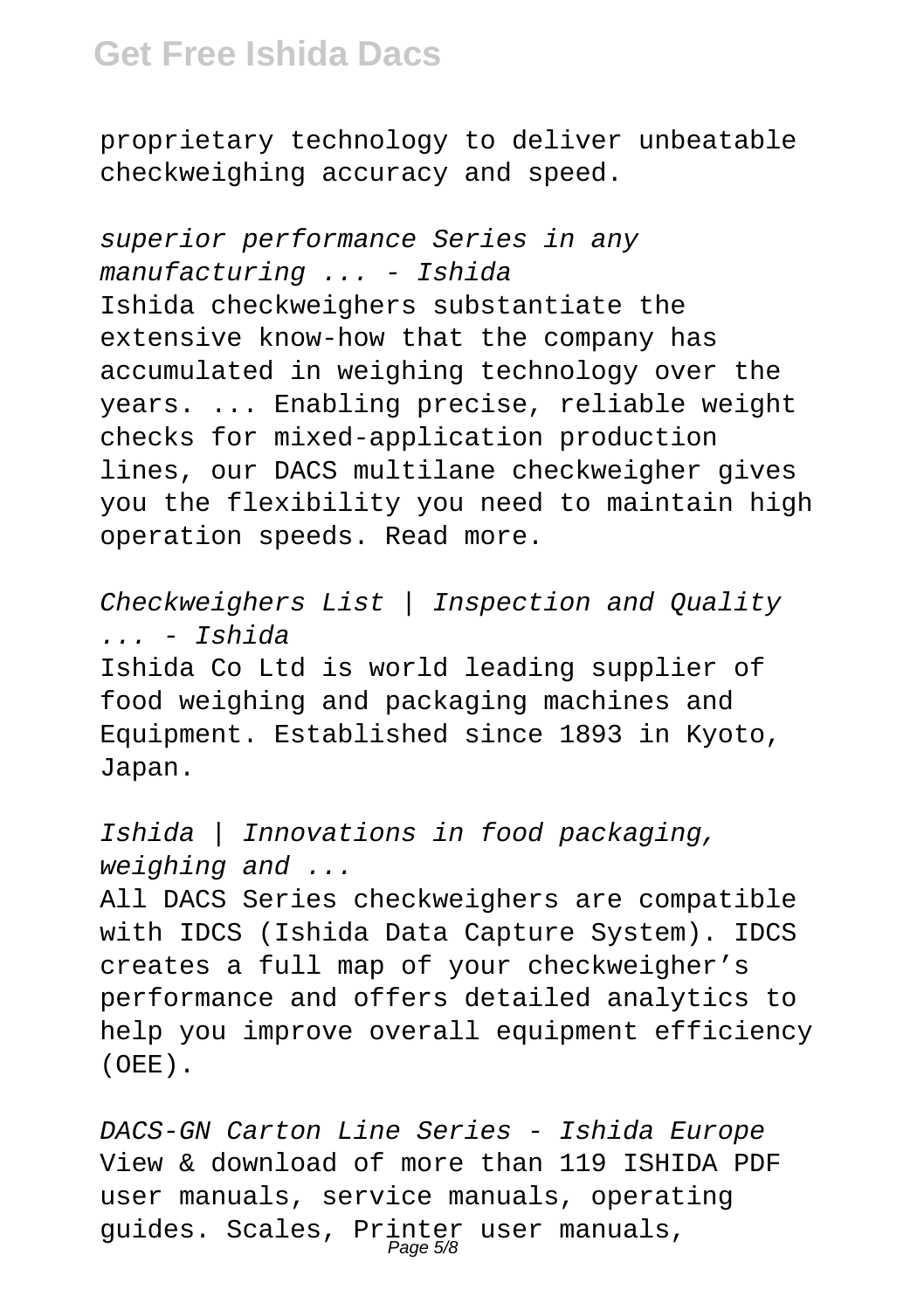operating guides & specifications

ISHIDA User Manuals Download | ManualsLib ISHIDA CO.,LTD. www.ishida.com 21121 CABOT BLVD. HAYWARD, CA 94545-1132 USA Phone : 1(800)227-5980 1(510)259-0500 Facsimile :1(510)259-0600 info@heatandcontrol.com HEAT AND CONTROL, INC. www.heatandcontrol.com Versatile, High-Performance Checkweigher DACS-GN Series

DACS-GN superior performance Series - Heat and Control ISHIDA Scale AC-4000E Service manual (4 pages) 3: ISHIDA AC-2000: ISHIDA Scale AC-2000 Service manual (129 pages) 4: ISHIDA BC-4000TEC: ISHIDA Scale BC-4000TEC Operation & user's manual (128 pages) 5: ISHIDA CB-300: ISHIDA Scale CB-300 Service manual (4 pages) 6: ISHIDA CB-600

ISHIDA Scale Manuals and User Guides PDF Preview and Download Ishida DACS-H-012-SB/CR-I Videos. This is a video of a Ishida DACS H 012 Checkweigher 8 5in Wide Conveyor. 6/16/2020

Used DACS-H-012-SB/CR-I Ishida DACS-H-012 Checkweigher 8.5 ... Frain Number: R33540. Ishida Model DACSGN-RE-060-A2-3/SS-M-B, left to right, stainless steel, belt checkweigher. Rated from 1 to 240 items per minute with belt speed up to 120 feet per minute -depending on materials and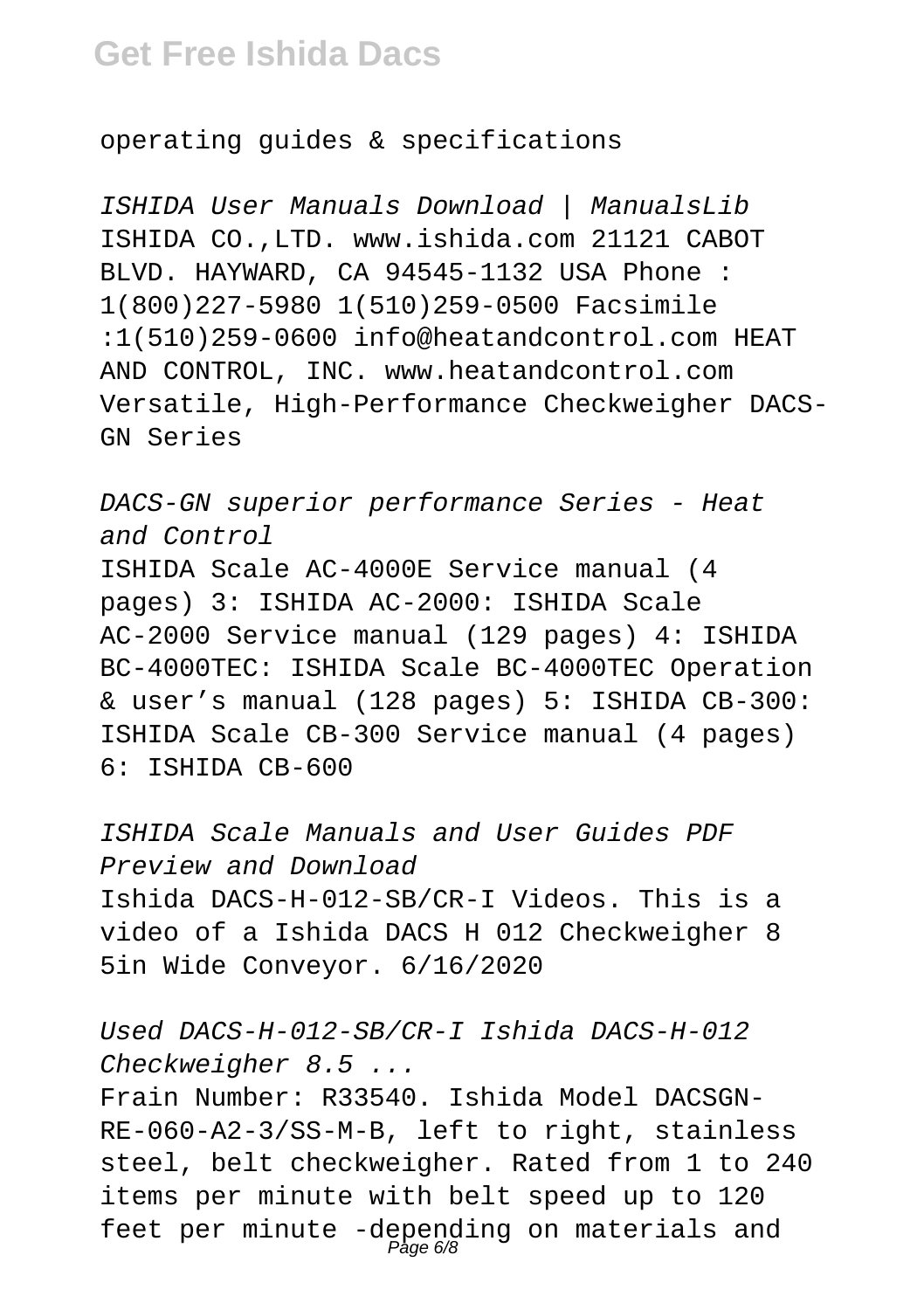application.

Used Ishida Scales, Checkweighers & Metal Detectors Choose from a variety of models and options to create a customized inspection system to meet your production needs. Pre-assembled and available with a common reject conveyor, the Ishida DACS checkweigher and CEIA metal detector combination systems deliver unbeatable inspection performance with a space saving footprint.

CEIA Metal Detection Combination Ishida Checkweigher ...

Used Ishida CCW-1-211 14 Bucket Multihead Weigher with: Stainless steel contact surfaces Capable of measuring out 283 grams to 907 grams per cycle (9.98 to 31.99 ounces) 14 bucket weigher One bucket...

Used Ishida: check weigher - SIGMA Equipment Le matériel d'abattage Sonstige Ishida DACS-W-030-SB-PB-1 d'occasion (neuf s'il y a la designation "N" ou "Machine nouvelle") . Le matériel d'abattage Sonstige Ishida DACS-W-030-SB-PB-1 - année de construction 1999. . Le matériel d'abattage Sonstige Ishida DACS-W-030-SB-PB-1 coûte 750 EUR (si en étranger: frais de transport, expédition et coutumes en plus).